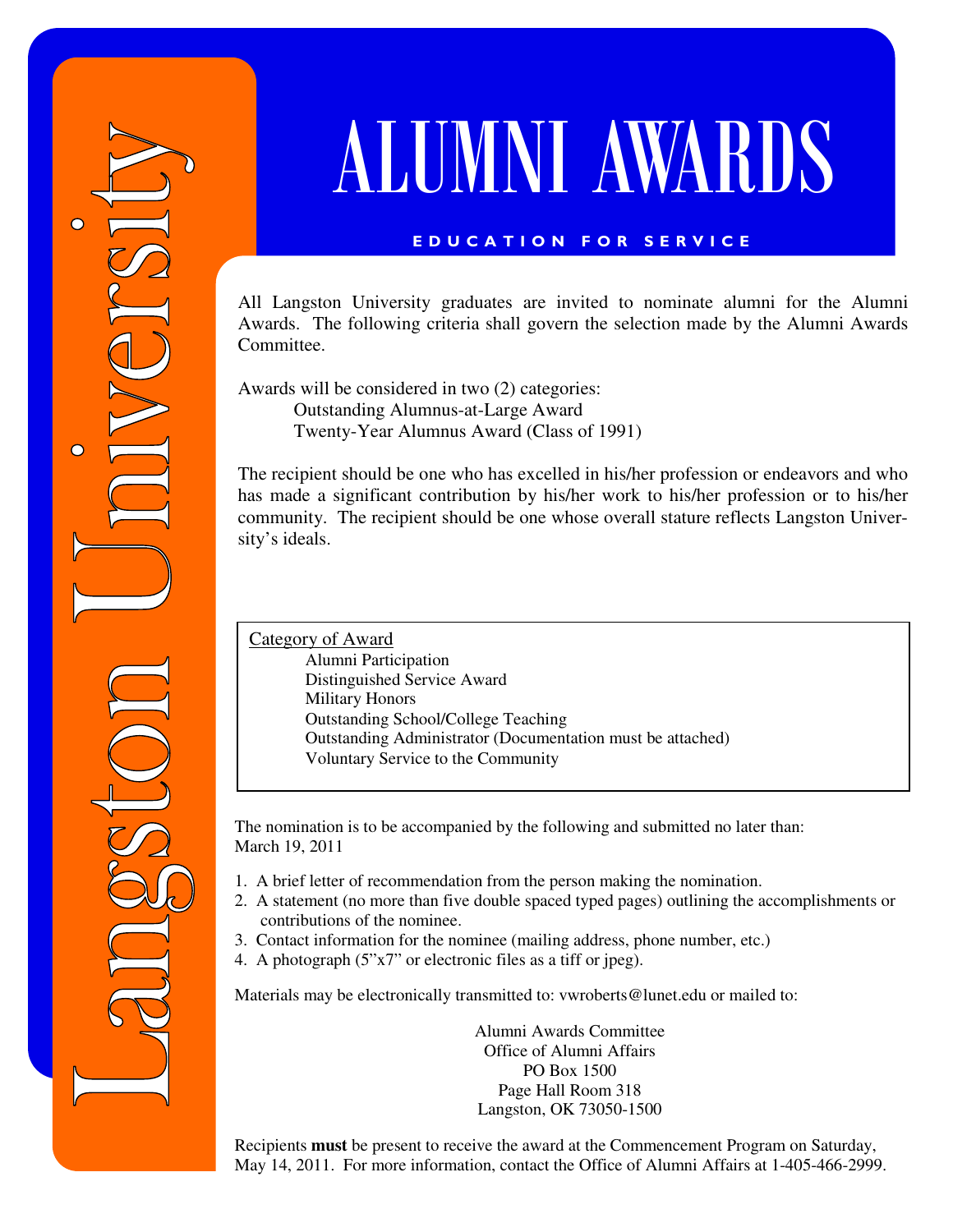### P A G E 2

## Langston University *ALUMNI AWARDS Nomination* Form

I

|                                                                                                                                                                                    |                                                                                                                                                                                                                                                                                                                                                                                                                                                                                                                                                                                                                                                                                                              | <b>DEADLINE: March 19, 2011</b>                                                   |                         |       |              |          |
|------------------------------------------------------------------------------------------------------------------------------------------------------------------------------------|--------------------------------------------------------------------------------------------------------------------------------------------------------------------------------------------------------------------------------------------------------------------------------------------------------------------------------------------------------------------------------------------------------------------------------------------------------------------------------------------------------------------------------------------------------------------------------------------------------------------------------------------------------------------------------------------------------------|-----------------------------------------------------------------------------------|-------------------------|-------|--------------|----------|
|                                                                                                                                                                                    | Name                                                                                                                                                                                                                                                                                                                                                                                                                                                                                                                                                                                                                                                                                                         |                                                                                   |                         |       | Maiden       |          |
|                                                                                                                                                                                    | Address                                                                                                                                                                                                                                                                                                                                                                                                                                                                                                                                                                                                                                                                                                      |                                                                                   |                         |       |              |          |
|                                                                                                                                                                                    | City                                                                                                                                                                                                                                                                                                                                                                                                                                                                                                                                                                                                                                                                                                         |                                                                                   | <b>State</b>            |       |              | Zip Code |
|                                                                                                                                                                                    | TM<br>Phone (daytime)                                                                                                                                                                                                                                                                                                                                                                                                                                                                                                                                                                                                                                                                                        | Phone (evening)                                                                   |                         |       | Phone (cell) |          |
|                                                                                                                                                                                    | Email                                                                                                                                                                                                                                                                                                                                                                                                                                                                                                                                                                                                                                                                                                        |                                                                                   |                         |       |              |          |
|                                                                                                                                                                                    |                                                                                                                                                                                                                                                                                                                                                                                                                                                                                                                                                                                                                                                                                                              |                                                                                   |                         |       |              |          |
|                                                                                                                                                                                    | Please designate the award being nominated for and why the nominee deserves recognition.                                                                                                                                                                                                                                                                                                                                                                                                                                                                                                                                                                                                                     | ~Statement of Nomination~                                                         |                         |       |              |          |
| <b>Category of Award</b><br>(Check one)<br>Alumni<br>Participation<br>Distinguished<br><b>Service Award</b><br>Military Honors<br><b>Outstanding</b><br>School/College<br>Teaching | <b>Outstanding Alumnus-at-Large Award:</b><br>The recipient should be one who has excelled in his/her profession or endeavors and who has<br>made a significant contribution by his/her work to his/her profession or to his/her community.<br>The recipient should be one whose overall stature reflects Langston University's ideals.<br>Twenty-Year Alumnus Award: (Class of 1991 only)<br>The recipient should be one who has excelled in his/her profession or endeavors and who has<br>made a significant contribution by his/her work to his/her profession or to his/her community.<br>The recipient should be one whose overall stature reflects Langston University's ideals.<br><b>Award for:</b> | □Outstanding Alumnus-at-Large Award<br>□Twenty-Year Alumnus Award (Class of 1991) |                         |       |              |          |
| Outstanding                                                                                                                                                                        | Name of Nominee                                                                                                                                                                                                                                                                                                                                                                                                                                                                                                                                                                                                                                                                                              |                                                                                   |                         |       | Maiden Name  |          |
| Administrator<br>(Documentation<br>must be attached)                                                                                                                               | Address<br>City                                                                                                                                                                                                                                                                                                                                                                                                                                                                                                                                                                                                                                                                                              |                                                                                   |                         | State |              | Zip Code |
|                                                                                                                                                                                    | Phone (daytime)                                                                                                                                                                                                                                                                                                                                                                                                                                                                                                                                                                                                                                                                                              | Phone (evening)                                                                   |                         |       | Phone (cell) |          |
| <b>Voluntary Service</b><br>to the Community                                                                                                                                       | Email                                                                                                                                                                                                                                                                                                                                                                                                                                                                                                                                                                                                                                                                                                        |                                                                                   |                         |       |              |          |
|                                                                                                                                                                                    | Date of Birth                                                                                                                                                                                                                                                                                                                                                                                                                                                                                                                                                                                                                                                                                                |                                                                                   | Hometown                |       |              |          |
|                                                                                                                                                                                    | Spouse's Name                                                                                                                                                                                                                                                                                                                                                                                                                                                                                                                                                                                                                                                                                                |                                                                                   | Number of Children      |       |              |          |
|                                                                                                                                                                                    | <b>Current Employer</b>                                                                                                                                                                                                                                                                                                                                                                                                                                                                                                                                                                                                                                                                                      |                                                                                   | <b>Current Position</b> |       |              |          |
|                                                                                                                                                                                    |                                                                                                                                                                                                                                                                                                                                                                                                                                                                                                                                                                                                                                                                                                              |                                                                                   | Education               |       |              |          |
|                                                                                                                                                                                    | Bachelor's                                                                                                                                                                                                                                                                                                                                                                                                                                                                                                                                                                                                                                                                                                   |                                                                                   | Doctorate               |       |              |          |
|                                                                                                                                                                                    | Master's                                                                                                                                                                                                                                                                                                                                                                                                                                                                                                                                                                                                                                                                                                     |                                                                                   | Other                   |       |              |          |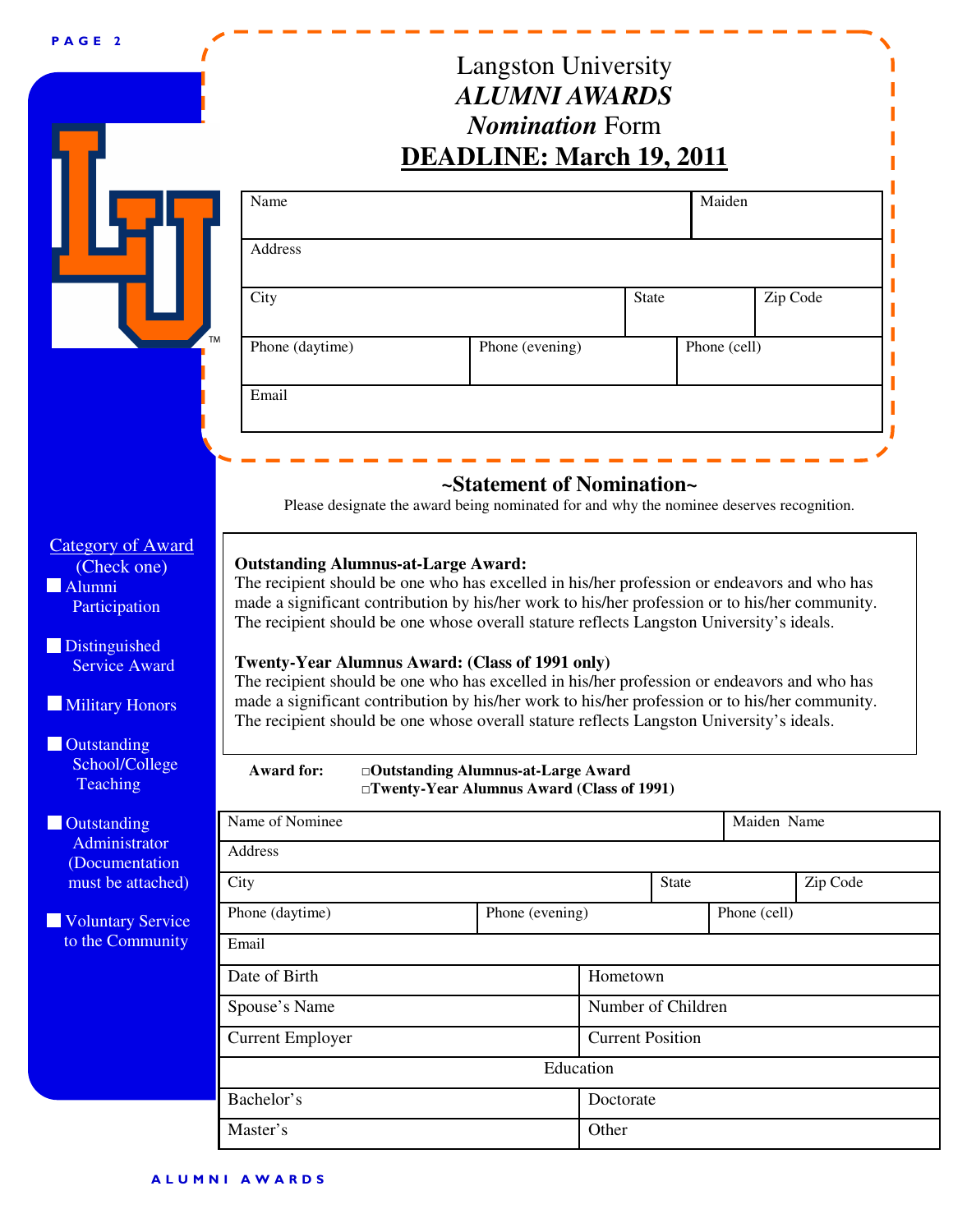## **CRITERIA:**

The nomination is to be accompanied by the following and submitted no later than **March 19, 2011:**

- 1. The nominee must be an alumnus/alumna of Langston University
- 2. Professional Achievement
- 3. Service to the nation or to one's community
- 4. Service to Langston University
- 5. A brief letter of recommendation from the person making the nomination
- 6. A statement (no more than five double spaced typed pages) outlining the accomplishments or contributions of the nominee
- 7. Contact information for the nominee (mailing address, phone number, etc.)
- 8. A photograph  $(5"x7"$  or electronic files as a tiff or jpeg)

Nominee will be notified by: April 1, 2011

|           | <b>CAREER HISTORY</b>                            |       |
|-----------|--------------------------------------------------|-------|
| Employers | Positions                                        | Years |
|           |                                                  |       |
|           |                                                  |       |
|           |                                                  |       |
|           |                                                  |       |
|           | PROFESSIONAL AFFILIATIONS AND RECOGNITIONS       |       |
|           | You may attach additional pages if needed.       |       |
|           |                                                  |       |
|           |                                                  |       |
|           |                                                  |       |
|           |                                                  |       |
|           |                                                  |       |
|           |                                                  |       |
|           |                                                  |       |
|           | HONORS AND AWARDS-CIVIC AND HUMANITARIAN SERVICE |       |
|           | You may attach additional pages if needed.       |       |
|           |                                                  |       |
|           |                                                  |       |
|           |                                                  |       |
|           |                                                  |       |
|           |                                                  |       |
|           |                                                  |       |
|           | <b>HONORS AND AWARDS</b>                         |       |
|           | You may attach additional pages if needed.       |       |
|           |                                                  |       |
|           |                                                  |       |
|           |                                                  |       |
|           |                                                  |       |